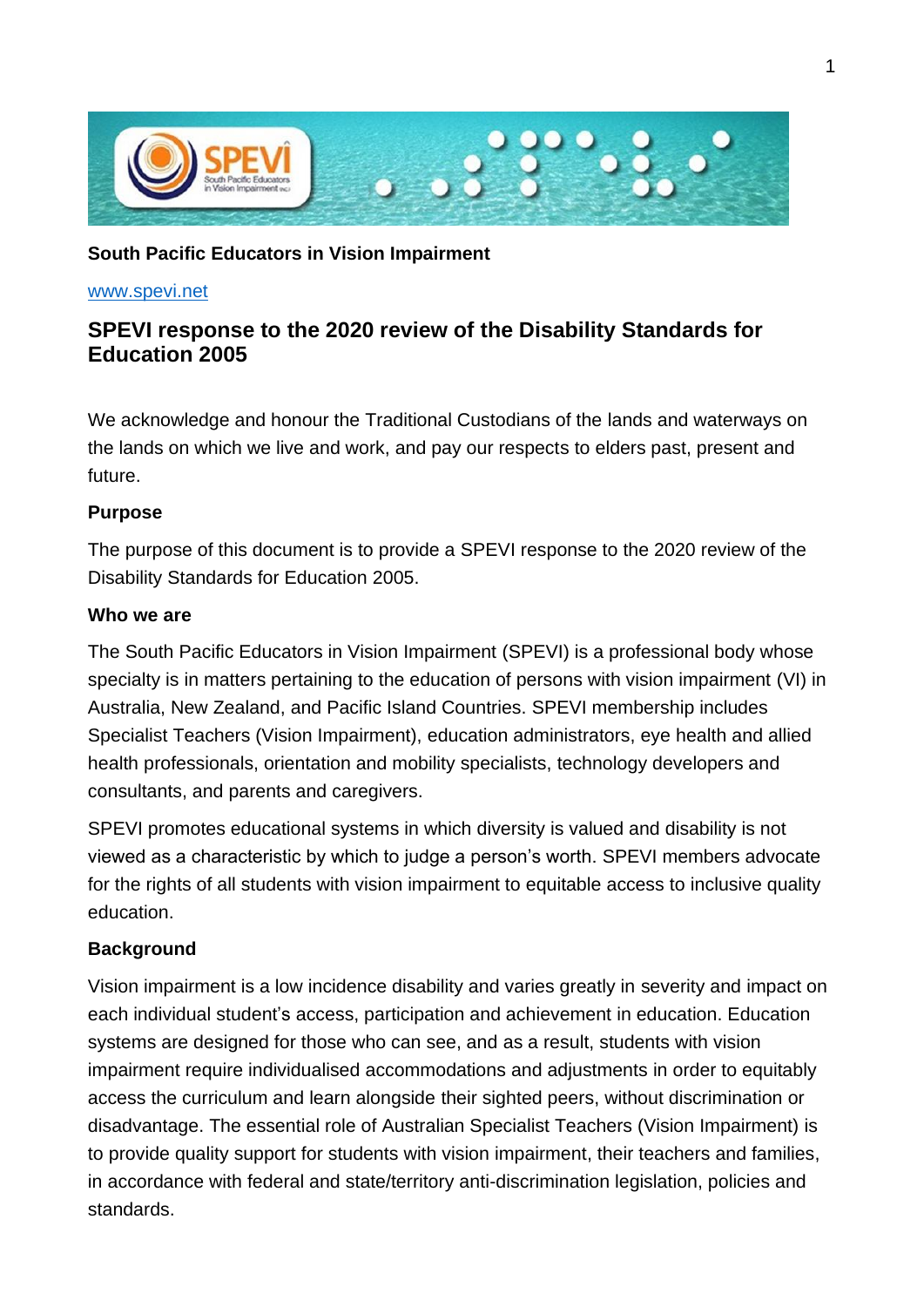# **2020 review of the Disability Standards for Education (DSE) 2005**

This SPEVI response to the 2020 DSE review refers specifically to students with vision impairment, including students with blindness, low vision, deafblindness, or vision impairment plus additional disabilities. The SPEVI response is a synthesis of responses compiled during online SPEVI Community of Practice meetings, together with communication with individual members.

## **Supporting students**

# How have you appropriately supported students with disability during their education? This includes the student being able to access supports, including specialist resources.

Across Australia's states and territories, Specialist Teachers (Vision Impairment) are integral members of educational teams supporting individual students with vision impairment, working collaboratively with school staff, other professionals and families within preschool and school settings. Specialist Teachers (VI) are employed by government and non-government education systems and blindness organisations, and provide direct or indirect teaching and support in inclusive mainstream schools, specialist settings, or via telepractice.

Specialist Teachers (Vision Impairment) generally hold post-graduate qualifications in disability, specialising in vision impairment education. They apply their knowledge of the physical, social and cognitive implications of low vision and blindness to the development or selection of teaching strategies, activities and resources for individual students with VI. Their role includes sharing knowledge and skills in the development of accessible materials and learning environments, and teaching a range of vision-specific skills that promote personal agency and independence. These vision-specific skills are referred to as the Expanded Core Curriculum (ECC), and address experiences and concepts that are casually or incidentally learned by sighted students that need to be systematically and sequentially taught to learners with vision impairment.

Specialist Teachers (VI) support students in the following nine areas of the Expanded Core Curriculum:

- Technology, including mainstream and assistive technology and optical devices,
- Compensatory skills, such as braille and handwriting skills,
- Sensory efficiency, including tactile, auditory or visual perceptual skills,
- Orientation and mobility, including safe and efficient travel between home and school,
- Social interaction skills, which are predictors of personal life and future employment,
- Career education, including types of careers and specific skills required,
- Recreation and leisure skills, including what recreation options are available and how to access them safely,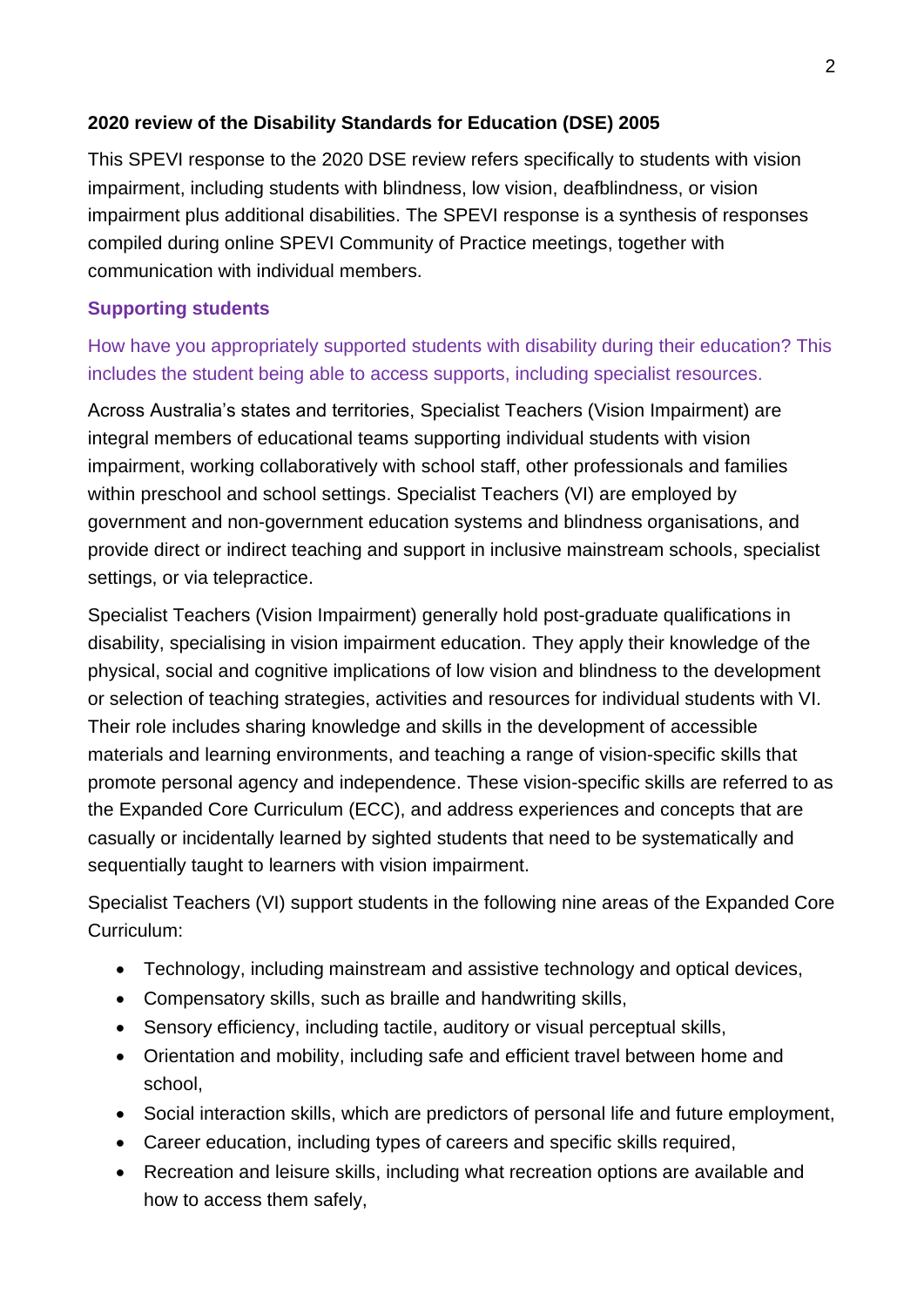- Independent living skills, such as cooking, dressing and organisational skills, and
- Self-determination and empowerment skills, including self-advocacy, problem solving and independent responsibility.

SPEVI members have indicated that the variability in quality and quantity of services and programs for students with vision impairment across Australia's states and territories directly impacts on the students' educational outcomes. Variability can be found in (i) education sector policies and standards, (ii) funding provision for optical and assistive devices, technology and alternative formats (braille, large print, digital, audio), (iii) levels of student access to specialist teaching support due to geographical location (urban, rural, remote), and (iv) attitudes, policies and practices of school leaders and staff.

In some contexts, SPEVI members must advocate strongly for the provision of services and equipment that are assessed to be essential for educational success of individual students with vision impairment.

SPEVI members provided the following examples of appropriate supports for students with vision impairment during their education:

Plans and Profiles:

- Individual Curriculum Plan
- Individual Education Plan
- Individual Student Support Plan
- Personalised Learning Plan
- Classroom Level Support Plan
- Individual Student Support Plans for all students
- Communication Profile
- Learning Media Profile

Education and therapy supports:

- Specialist Teacher (VI)
- Speech and Language Pathologist, Occupational Therapist (OT), Physiotherapist
- Adjustments and accommodations to the Australian curriculum, pedagogy and/or learning environment
- Adjustments and accommodations for health and personal care, safety, social emotional wellbeing, or communication
- Individualised English and Mathematics goals created and progressed each semester
- For students with deafblindness, use of a Mini Mic synced to cochlear implants
- Alternative Augmentative Communication (AAC) systems (e.g. Proloquo2Go)
- Roadmap of Communicative Competence (ROCC) for students with communication challenges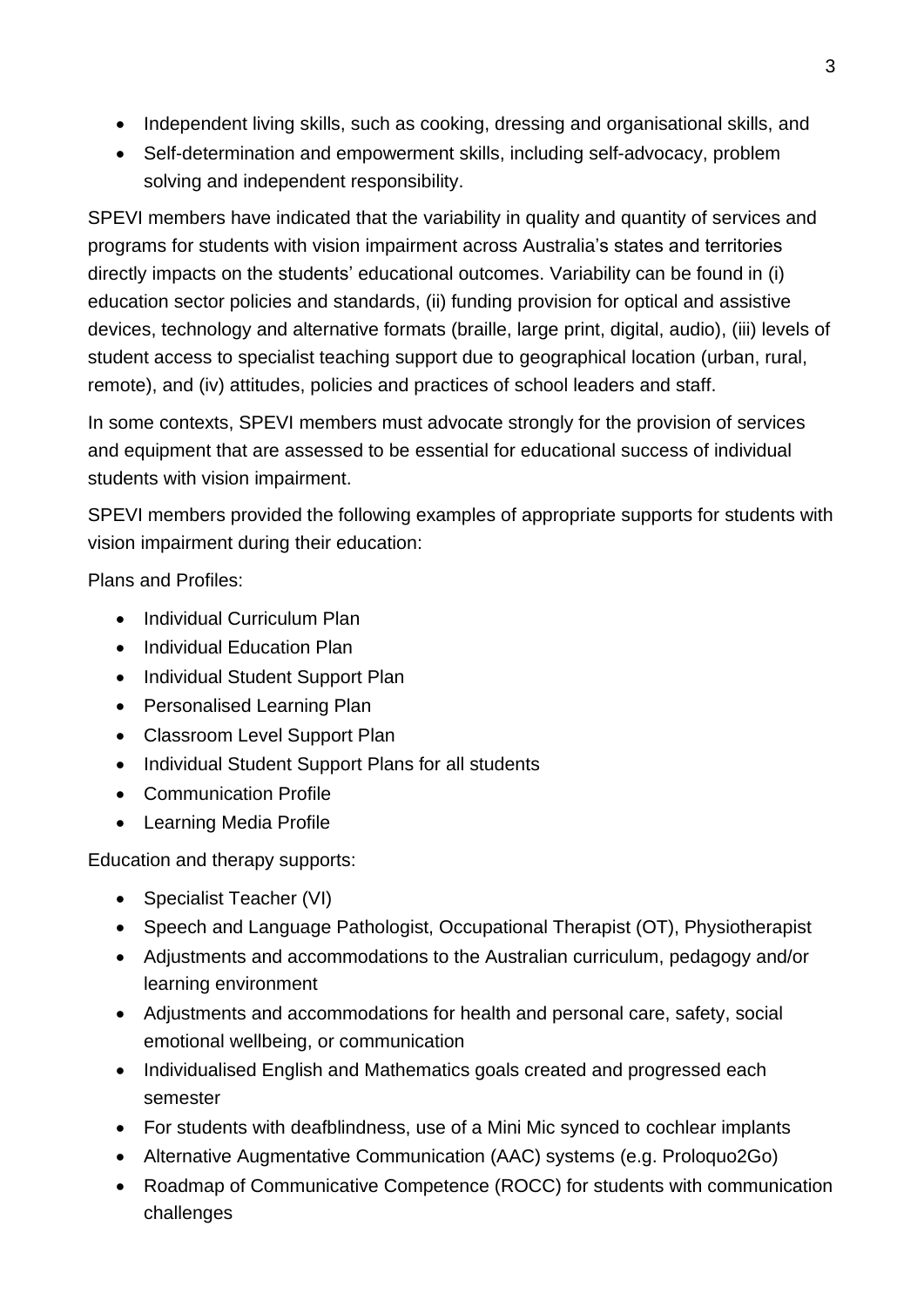- Multi-sensory room for students with severe disabilities
- "Engine room" for students requiring emotion regulation and/or physical movement supports.

# **Transitions**

Tell us about your experience assisting a student with disability to transition from one education sector to another; for example, from school to further education.

Transitions between preschool and school, and school to post-school educational sectors are multi-faceted and a major consideration for students with VI and their parents or caregivers.

SPEVI members have reported the following experiences when assisting students with vision impairment to transition from one education sector to another:

- Emphasis on development of student's social skills and problem solving skills in order to establish new friendships and a sense of belonging in the new school community.
- Emphasis on supporting students to orientate themselves to the new physical environment and independently managing home to school transport options.
- Collaboration and support for classroom teachers and teacher assistants in learning how to create accessible books and learning materials, and inclusive teaching strategies. This support includes provision of training sessions during student-free days or staff meetings.
- Participation in transition or education teams, together with the transitioning student and family, key school staff and supporting organisations.
- Advocating for parents and caregivers to be included as equal partners in the transition process, to ensure a holistic, "team around the child" approach in which a clear understanding of the capabilities and needs of the individual student are communicated to staff in the new educational setting.
- Emphasis on proactive, student-centred approaches to transition, although this year such approaches have been hindered by COVID-19 restrictions.
- **Early childhood to school transitions**
- One SPEVI member contributed the following example of the early childhood to school transition processes offered by her specialist school for students with disabilities and their families:
- Students entering the school system undergo the following induction process: School tour with Deputy Principal; Leading teacher liaises with any previous professionals (e.g. preschool teacher, speech pathologist, OT, early childhood learning or intervention centre staff); Guidance officer and classroom teacher undertake verification of intellectual disability for all students when first attending the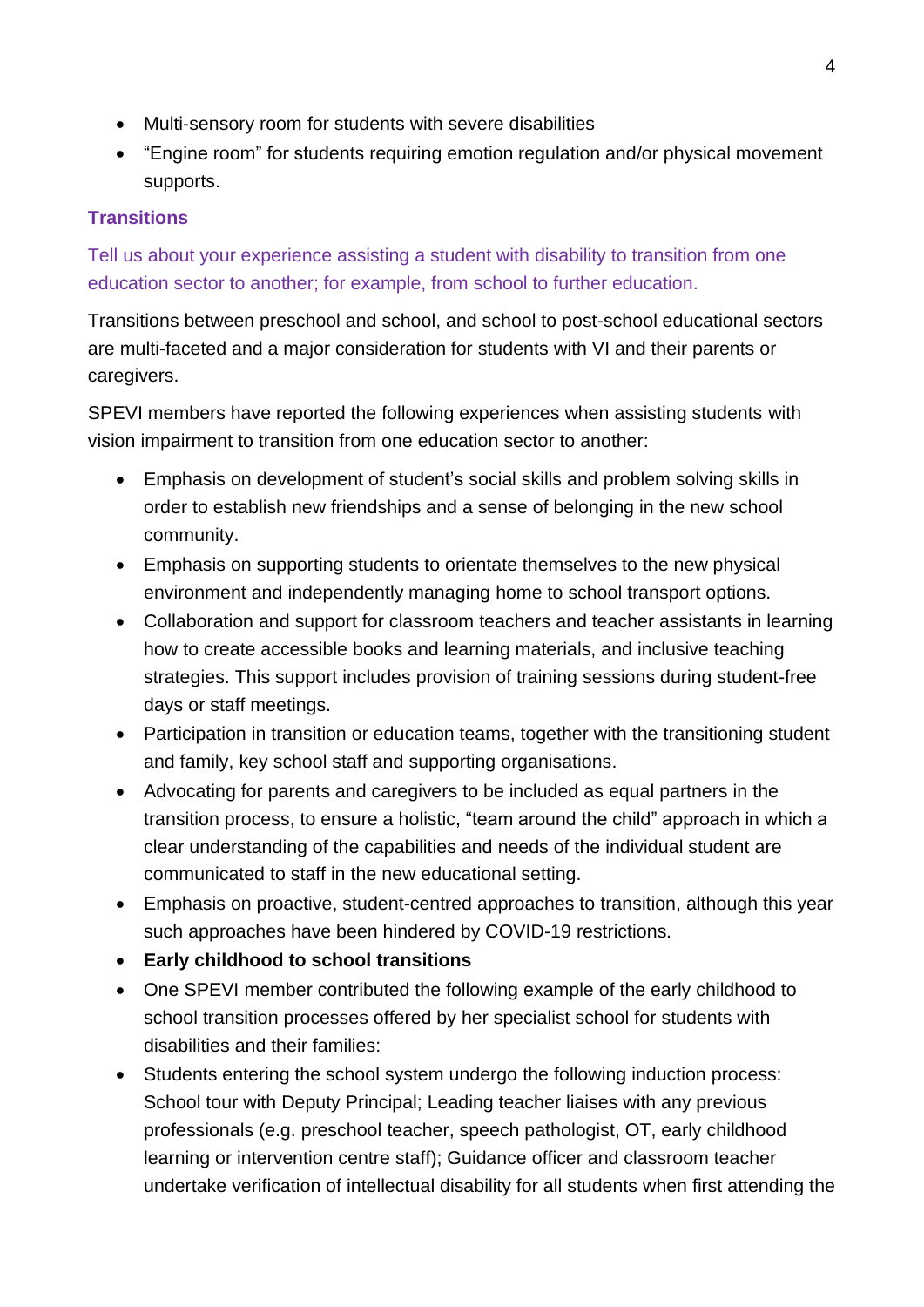specialist school; with additional verifications for hearing or vision impairment in collaboration with specialists in the respective fields.

## **Secondary to post-secondary educations**

SPEVI members emphasised the most problematic transition being from secondary to tertiary education, due to the cessation of Specialist Teacher (VI) support at the end of secondary schooling. SPEVI members highlighted the following reasons:

- Students with VI must be independent learners by the end of Year 12, as they will be expected to independently undertake their own research, library searches and note-taking, and independently access and participate in on-campus and online lectures and tutorials in higher education settings.
- Students may experience access issues because of different Learning Management systems and their incompatibility with screen reader or electronic braille access.
- Students with VI must adapt to the teaching approaches of individual academics and tutors, and find work-arounds for any limitations in access to course texts and library resources in their preferred format (braille, large print, digital).

**School to work transitions:** It was noted by SPEVI members there are limited opportunities for young people with a disability transitioning to the workforce.

# **COVID-19**

COVID-19: Has COVID-19 impacted the experience of your students with disability in participating in education? Have their experiences ever been impacted by other major events, such as natural disasters?

Note: The following SPEVI member contributions reflect the different levels of lockdown across Australia's states and territories.

Online learning has presented both opportunities and challenges for different students with VI. For some students, working online has increased access and participation. In traditional classrooms, the majority of work is visual, displayed on a whiteboard or classroom noticeboards, and to be completed within the time constraints of specific lessons. For students with VI who are skilled in the independent use of technology, the combination of home-based online learning, accessible curriculum content, and more flexible work completion times, enable students to participate in education and meet curriculum outcomes. In these instances, teachers and parents have reported that students with vision impairment have effective access to online learning activities and resources.

However, in situations where schools have hurriedly transitioned from school to home education delivery in accordance with government and health authority requirements, schools have had to quickly adapt to online learning with no training for school staff or time to review the accessibility levels of online platforms. Communication between specialist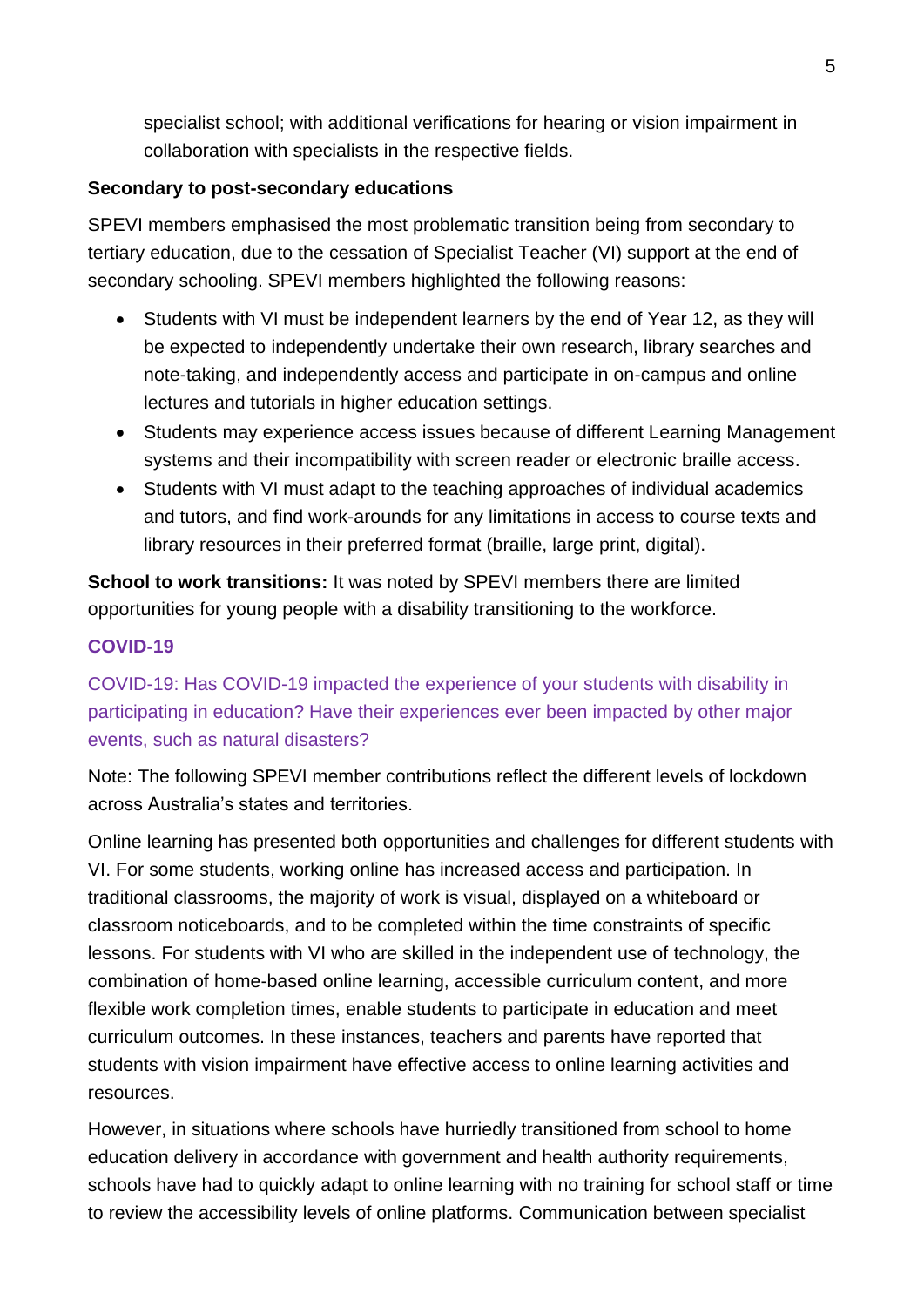and class teachers was limited during the rapidly changing school contexts, and the provision of accessible learning materials for individual students was overlooked. Examples of inaccessible online materials for students with VI include scanned pictures, maps and diagrams with no provision of alternative text (Alt Text) descriptions. Educational resources that are scanned and saved as pictures are not accessible to students using screen readers or electronic braille notetakers. Some apps and programs selected by schools for information sharing are also not accessible, or only certain elements are accessible.

SPEVI members reported substantial variability in the quality of education for students with VI across Australian states and territories, education systems (public, independent, religious), geographical locations (urban, rural, remote), and across individual schools. SPEVI members raised concerns about the adequacy of individual home set-ups for students with VI, and the accessibility levels of home-school communication and assigned work. Variability was noted in the following areas: (i) quality of home lighting for students who experience glare or contrast sensitivity, (ii) limitations in access to required equipment or assistive devices used in school, (iii) family ability to provide non-optical aides such as ergonomic chairs and reading stands that promote correct posture and reduce physical or visual fatigue, (iv) the level of student skills to independently make adjustments to their home learning environment or the school work sent home by teachers, and (v) the level of parent knowledge of their children's access technology or braille literacy abilities and needs.

Some Specialist Teachers (VI) reported having limited access to students during home lockdown and as a result, could not provide these students with sufficient support. This contrasts with Specialist Teachers (VI) who were able to directly access the students on their caseloads and their families.

Online programs such as Zoom and Microsoft Teams were found to be accessible for students with vision impairment and proved to be valuable methods of home-school communication. However, some online platforms used by schools were less accessible and contributed to student and parent frustration and stress.

It was reported that some students who had experienced bush fires prior to the COVID-19 pandemic were unsettled, aggressive, or had inappropriate behaviours at home. There are also concerns about the impact of frequent hand sanitiser use on the effectiveness of fingers reading braille, and anxiety caused by the inability of students to maintain the required social distance without sufficient sight, or to safely request human guide assistance without fear of COVID infection.

The following six individual SPEVI member contributions reflect the different experiences of COVID-19 across Australia: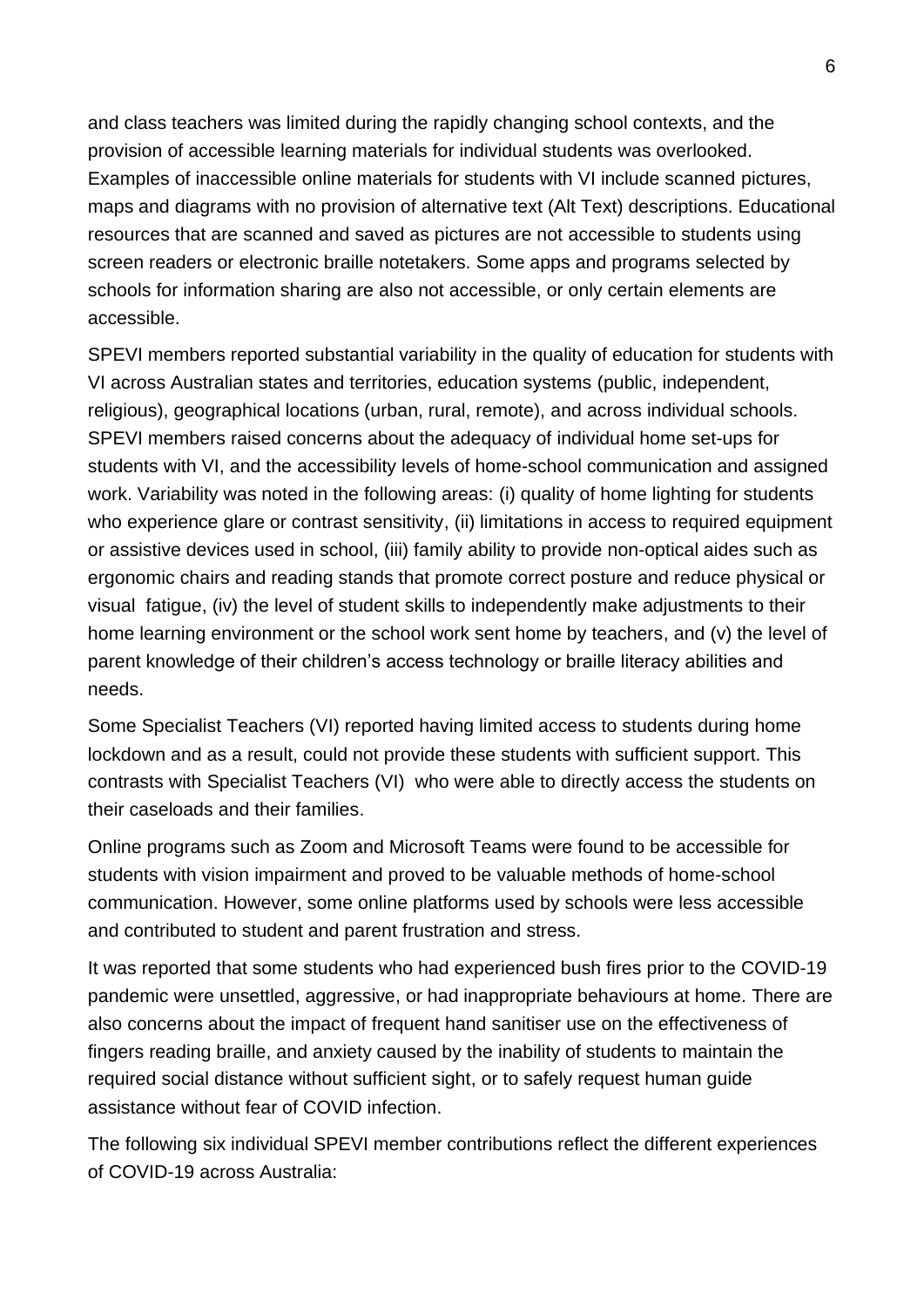- 1. COVID-19 has impacted my students' learning and their family routines. All my students accessed the Supported Home Learning program. This program was done through my daily phone conversations with parents, explaining the lessons and directing the parents on how to teach their children with VI. Many of my families said that the break of routine has unsettled their children, and some parents asked for assistance to manage their children's behaviour at home.
- 2. The bush fires and floods have affected some of my students as they were unable to attend school for several days or up to a week.
- 3. COVID–19 impacted the learning of my students. Half of my students participated in the learning-from-home program and the other half continued their learning on-site at school. For those at school, anxiety was high. Their routines were not the same and many activities, such as assembly and swimming, were no longer happening. They were wondering when their friends were coming back to school. Many students were worried about catching COVID-19. High levels of anxiety are not conducive to learning. The zones of regulation, social stories and explicit teaching helped to alleviate some of their anxiety.
- 4. Students learning from home had their own challenges, but I am very thankful to the parents for putting time and effort into educating their children and working together with the school. Daily guidance was provided to parents and resources were sent home. Daily telephone conversations were provided to discuss the challenges and highlights of the students learning.
- 5. At school, as specialist teachers we check on posture, lighting, use of slope boards, etc. Using Zoom, we found that the work-spaces for the students were not set up properly at home.
- 6. COVID-19 was challenging for all the students, regardless of their background and personal settings. However, the students in my class were exposed to a different style of home-based learning wherein their parents took over the role as both teacher and classmate. Parents were supported in this with daily lesson plans for both English and Mathematics, as well as a once a week Humanities and Social Sciences (HASS) lessons. Parents were also supported through daily phone calls to check in with how they and their child were going (both emotionally and educationally). Also sent home were resource packs with materials to be used throughout the home learning experience. From parent feedback I received, I believe that whilst my students did have access to educational tools and activities, they did not receive a holistic learning environment.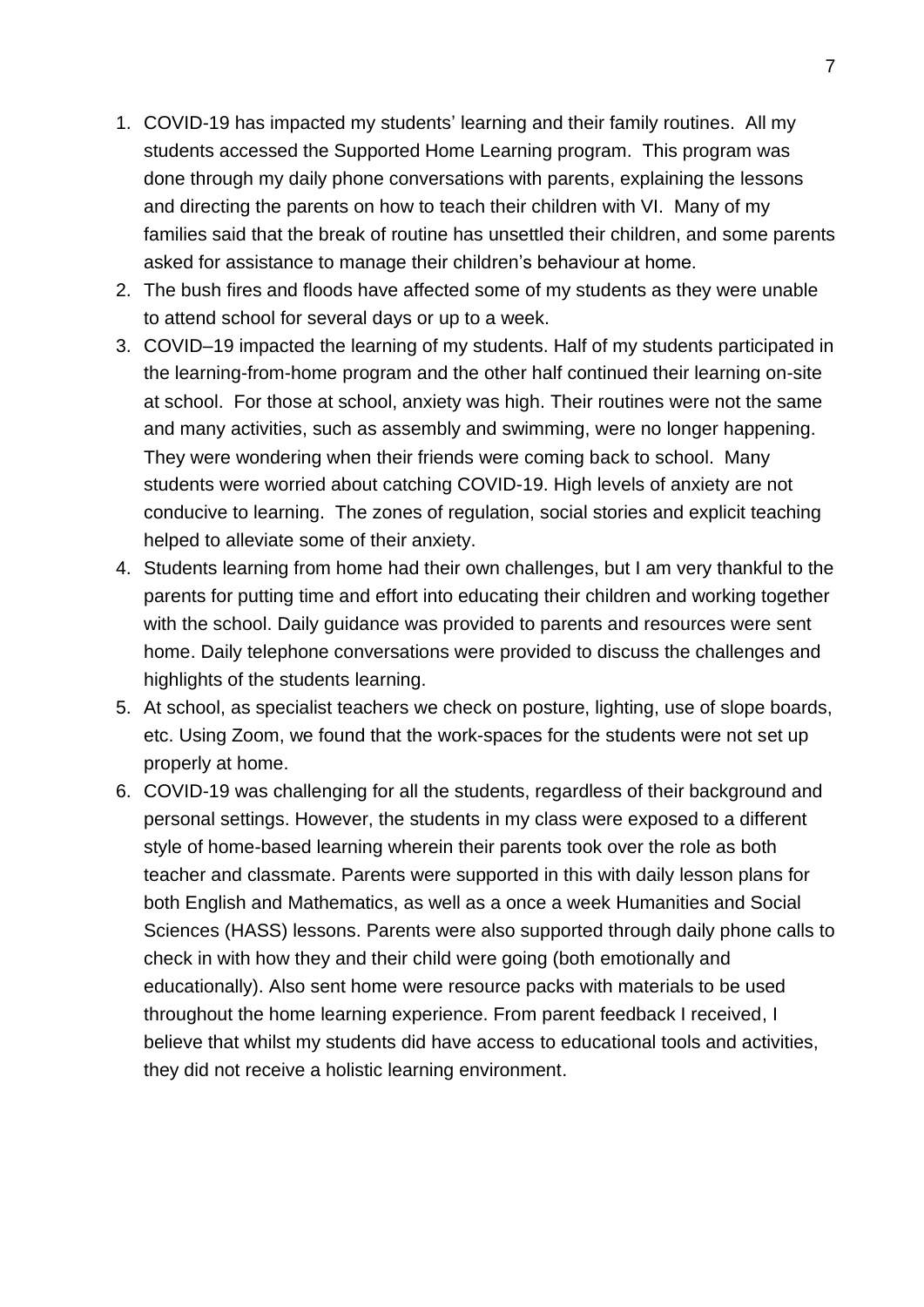#### **Access and participation**

# Do you think the Standards help students with disability to access and participate in education and training on the same basis as students without disability? Why, or why not?

The Standards are guiding teachers and other school staff towards creating more inclusive learning environments for all students. The Standards serve as a framework for how disability-focused education should take place, but lack in providing explicit examples and thorough explanations of how to best cater for students with diverse learning needs. Explicit examples are needed of what the Standards look like within the classroom context. And how curriculum access for individual students should be created.

Whilst many SPEVI members believe that the Disability Standards for Education are useful for awareness raising and advocating for disability-specific accommodations and adjustments to curriculum, pedagogy and learning environments, the following specific concerns were raised:

- Awareness not all parents and caregivers are aware of the Standards.
- Understanding not all teachers and parents understand the Standards as a whole, and there is no plain English version.
- Interpretation terms such as reasonable adjustments and financial hardship may not be interpreted correctly.
- Training not all States/territories and education sectors provide mandatory initial or yearly training in the Standards for regular and specialist teachers.
- Accountability who is responsible for making reasonable adjustments?
- Auditing who is ensuring reasonable adjustments are being made?

Presented below are individual contributions that offer additional insights:

- In our school setting (specialist school), the Standards are valuable for both teachers and students with disabilities. The Standards direct us to follow guidelines and apply the appropriate pathways to make sure all students are accessing specialised education. We make adjustments that are specific to the student, in consultation with the student's parents or carers, specialists and doctors. The Standards clarify the rights and responsibilities to be applied to students with disabilities accessing education.
- Yes, the Standards do help students with disabilities access education, as education providers have an obligation to make adjustments for students with disabilities. Under the Standards, the educator has to make adjustments that are specific to the student in consultation with the student's parents or carers. The Standards clarify the rights and responsibilities in relation to students with disabilities accessing education. The problem is that not many people seem to be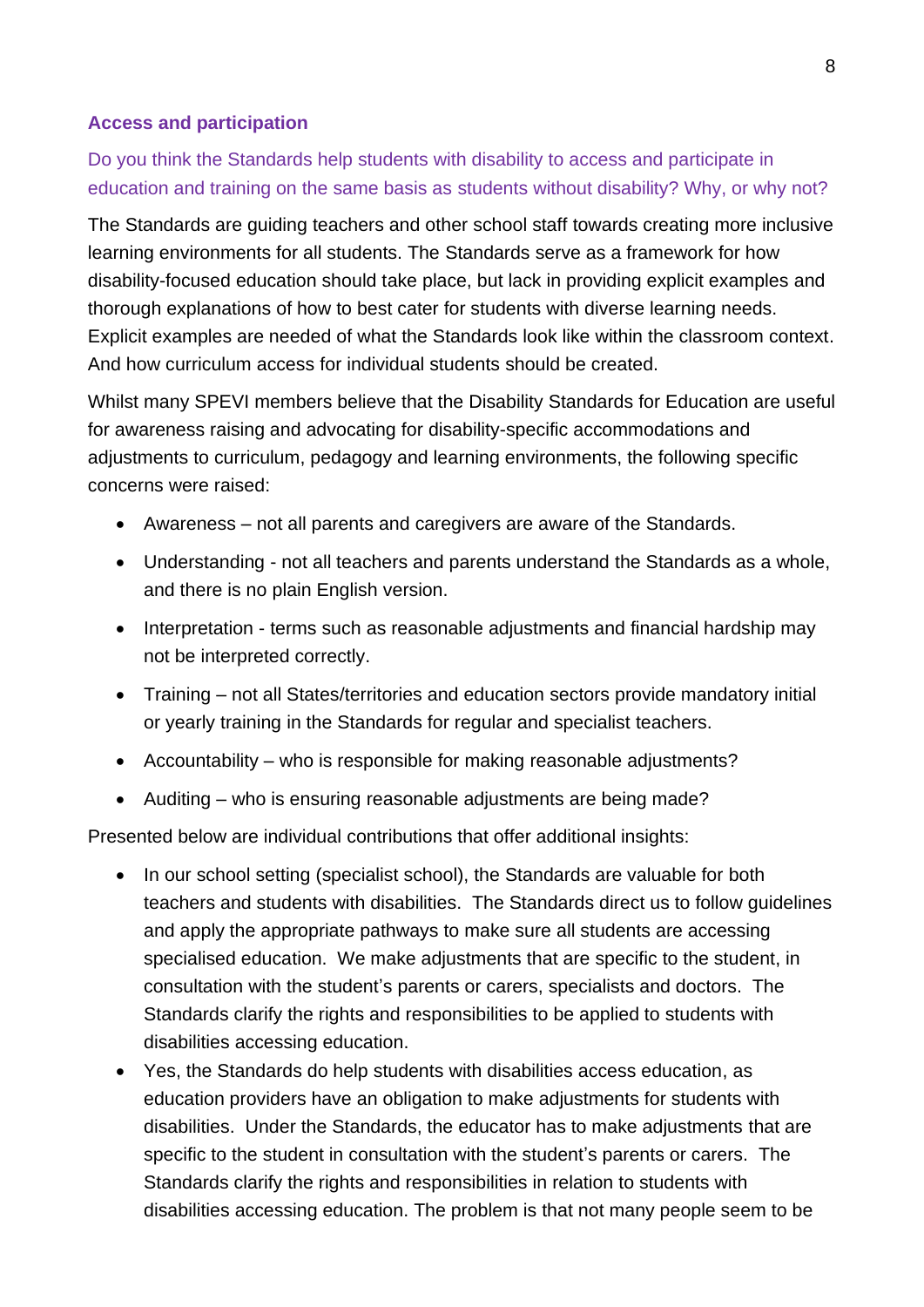aware of the Standards and if they know of them, are not familiar with the content. This is when the Standards do not help students with disabilities. If educators are not aware of the Standards and what the Standards consist of, then students will not reap the benefits of them. Standards should be discussed more in schools to make sure all educators are familiar with the content and how to apply the guidelines/pathways.

How do you think the Standards could be improved to help overcome barriers for students with disability in accessing or participating in education?

### **Awareness**

- I. Along with mandatory yearly training in the content of the Standards, all schools should offer professional development in how to enact the Standards.
- II. Parents and caregivers should be made aware of the Standards prior to their children entering school, including the obligations of the schools and the rights of children and families.
	- The Standards should be made available in Plain English and accessible formats (braille, large print, digital). Provision of an easy-to-read version of the Standards would be beneficial for families where a parent presents with an intellectual disability or low literacy levels in the English language.

### **Interpretation of terms**

I. The terms 'reasonable adjustments' and 'hardship' are interpreted differently by school and education sector leaders and decision makers, creating differences in provision of support. Case studies or guidelines could assist.

### **Accountability**

- I. Education sector accountability could be enacted by implementing nationally consistent collection of data and school audits on a regular basis. Monitoring and evaluation (M&E) systems should be to ensure the required adjustments for individual students are implemented by schools.
- II. Documents addressing educator accountability need to be made clear for school leaders, teachers and ancillary staff.

### **Implementation**

I. Differences in school implementation of the Standards could be addressed by linking with Standards with federal and/or state/territory legislation. A stronger "legislative footprint" is needed to ensure schools meet the expectations set out in the Standards.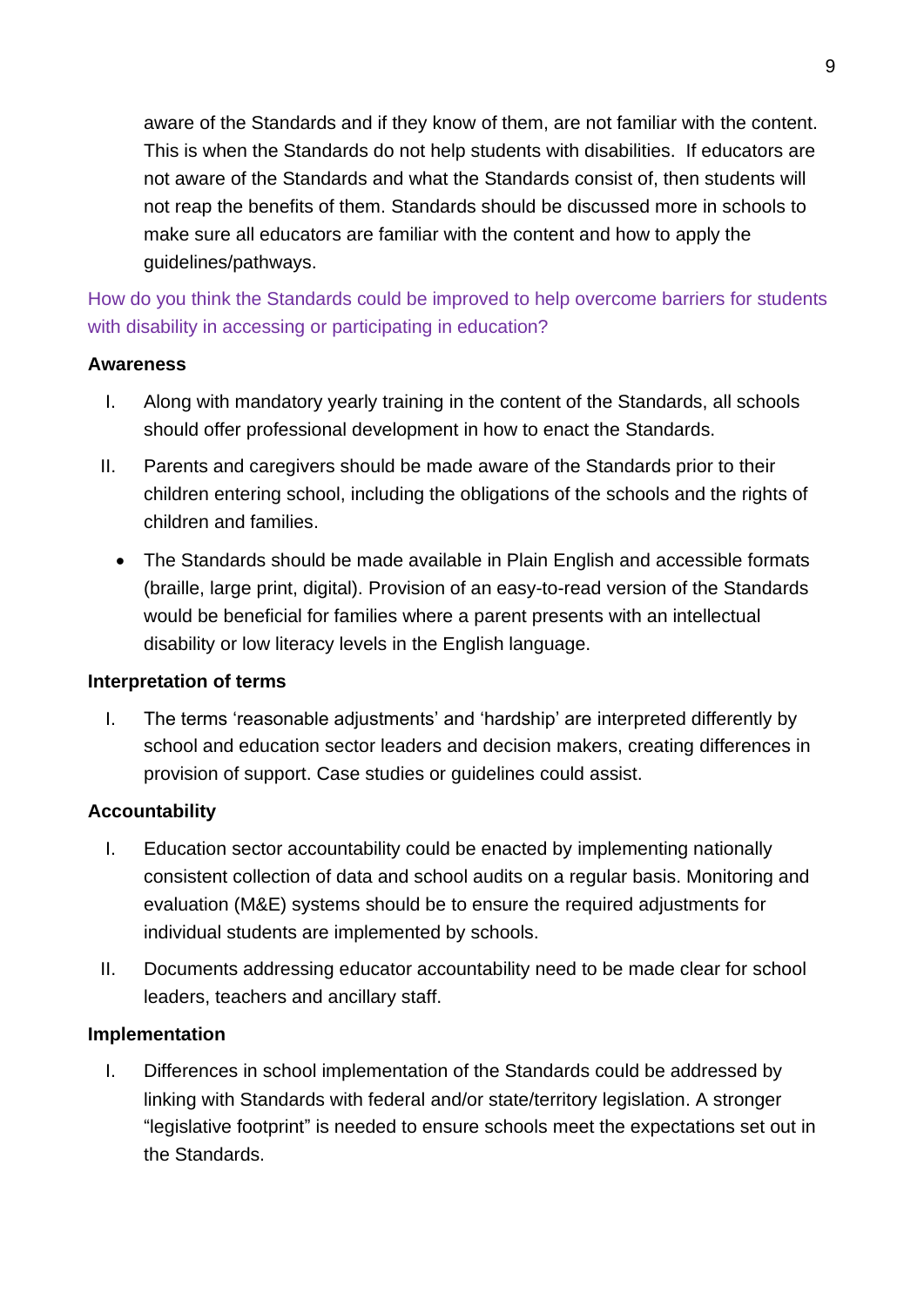II. The Standards should include a requirement that all schools establish education teams of relevant stakeholders to prepare and regularly review individual education or curriculum plans (IEPs or ICPs) for individual students with a disability.

# **Aboriginal and Torres Strait Islander students with disability**

What would you change to make the Standards work better for Aboriginal and Torres Strait Islander students with disability and their families and carers?

The following responses are offered by individual SPEVI members:

- Guidelines are needed on how to better support Aboriginal and Torres Strait Islander (ATSI) students with blindness, low vision, deafblindness, or other disability. Emphasis should be placed on the particular cultural contexts within such guidelines, for example, students from ATSI background, and students from other cultural or ethnic groups.
- Clear communication about the Standards with ATSI families is to be improved.
- Educators need to be encouraged to apply the Standards equally for all families in the school community, with respect and appreciation shown for the diversity of families.
- Educators should familiarise themselves with the supports available to Aboriginal and Torres Strait Islander students, including where to find and how to access specialised supports.
- The DSE review process should include liaison with Aboriginal and Torres Strait Islander elders to hear the issues and problems experienced by families and their children disabilities. SMART goals should be set to address any issues and recommendations raised by the elders.
- Comprehensive professional learning should be provided in how the Standards intersect with Indigenous history and culture.

SPEVI members recommend that the 2020 review of the Disability Standards for Education 2005 investigate the positive impact of the Marrung 10-Year Education Plan (2016-2026), developed by the Department of Education and Training Victoria in partnership with the Victorian Aboriginal community. The Marrung Plan communicates the DET commitment to building genuine partnerships with Koorie learners and communities to support self-determination.

SPEVI members also recommend that the 2020 review of the DSE 2005 consider the centrality of the Treaty of Waitangi to the cultural sensitivity in education service and program delivery in New Zealand, and how the Treaty underpins education provision for Maori children. The Treaty of Waitangi is a founding document of New Zealand and was first signed in 1840 by representatives of the British Crown and Maori chiefs.